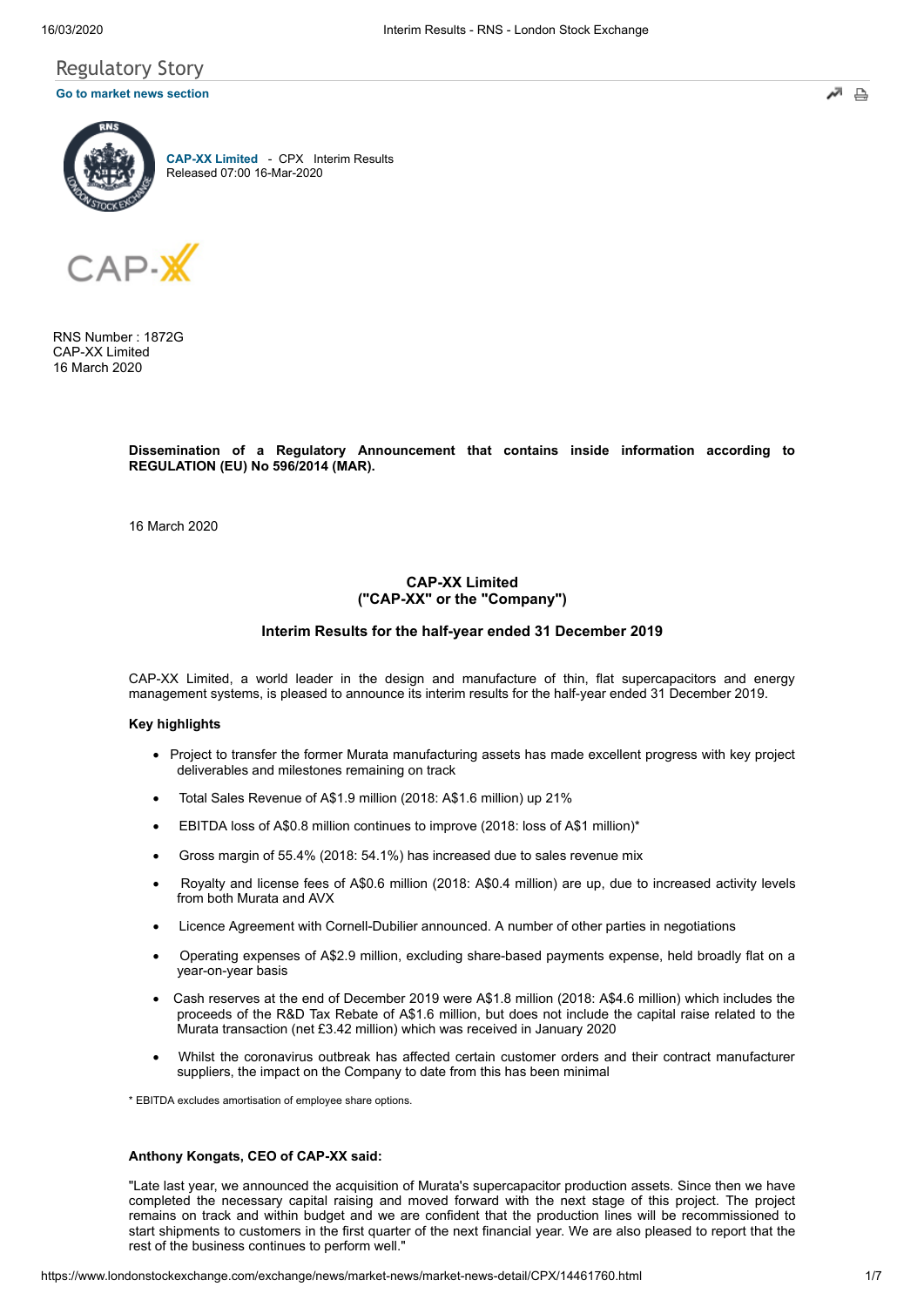Electronic copies of CAP-XX's interim results for the half-year ended 31 December 2019 will shortly be available from the Company's website: [www.cap-xx.com.](http://www.cap-xx.com/)

### **For further information contact:**

| <b>CAP-XX Limited</b><br>Anthony Kongats (Chief Executive Officer)           | $+61(0)$ 2 9428 0139 |
|------------------------------------------------------------------------------|----------------------|
| <b>Kreab (Financial PR)</b><br><b>Robert Speed</b>                           | +44 (0) 20 7074 1800 |
| Allenby Capital (Nominated Adviser and Broker)<br>David Hart / Alex Brearley | +44 (0) 20 3328 5656 |

More information is available at [www.cap-xx.com](http://www.cap-xx.com/)

#### **Notes to Editors:**

CAP-XX (LSE: CPX) is a world leader in the design and manufacture of thin, flat supercapacitors and energy management systems used in portable and small-scale electronic devices, and to an increasing extent, in larger applications such as automotive and renewable energy. The unique feature of CAP-XX supercapacitors is their very high power density and high energy storage capacity in a space-efficient prismatic package. These attributes are essential in power-hungry consumer and industrial electronics, and deliver similar benefits in automotive and other transportation applications. For more information about CAP-XX, visit [www.cap-xx.com](http://www.cap-xx.com/)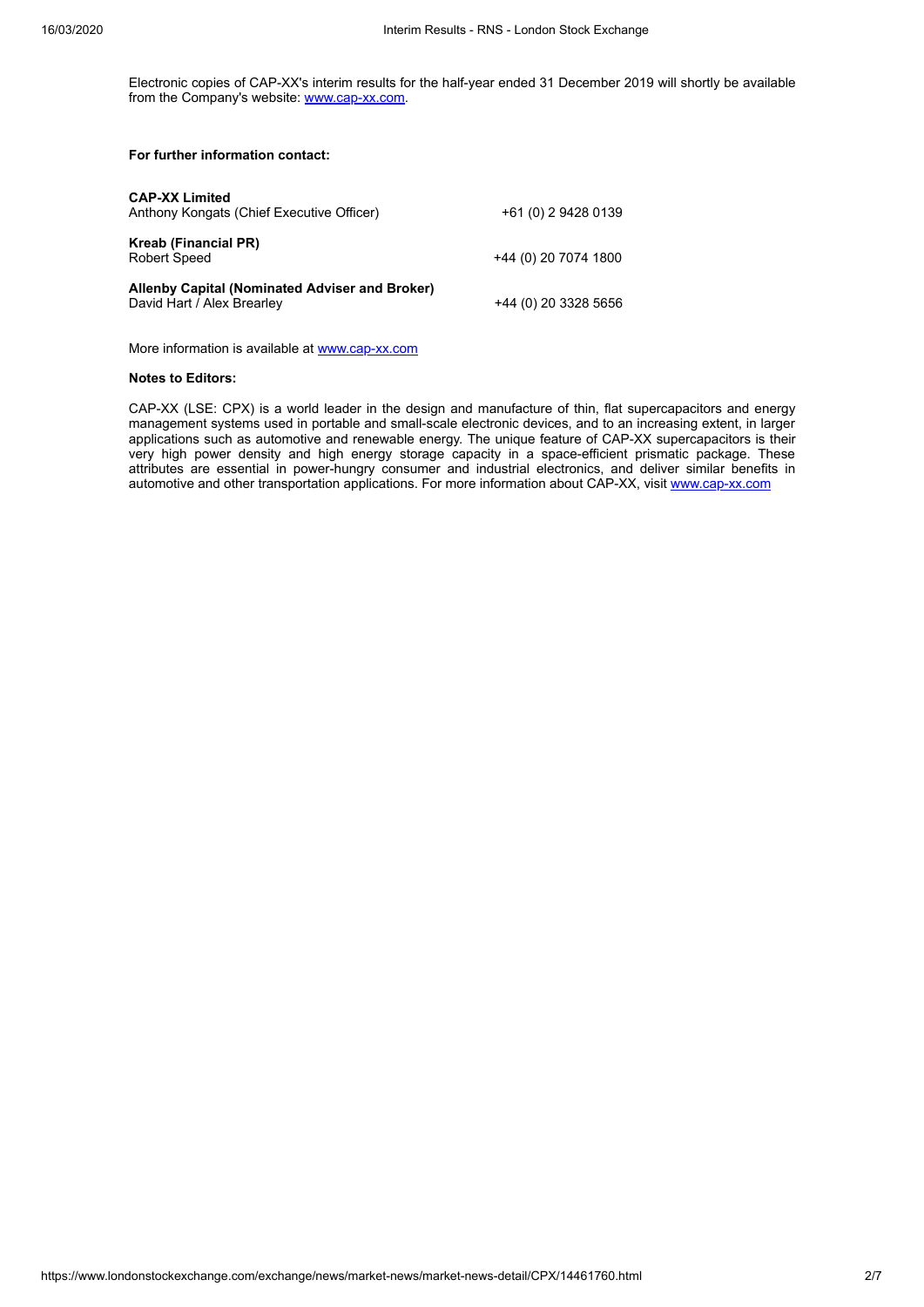#### **Chairman's statement**

Much of the Company's focus for the six months ended 31 December 2019 has been involved with the preparation, completion and delivery of the previously announced acquisition of the supercapacitor production assets of Murata. The Board is pleased to report that excellent progress has been made and that this project remains on track, with project milestones and key deliverables being achieved as per the detailed project plan. A lease has been secured on a new 3,300 sq. metre facility in Western Sydney, which will house the former Murata production lines; the first shipment of equipment left Murata's factory on schedule; and three new engineers have been recruited together with a Head of Sales for North America. The process of transition of production to the new lines remains on schedule and within budget and the Board still expects that the recommissioned production lines will be in production and shipping to customers in the first quarter of the financial year to 30 June 2021.

Whilst significant resource has been dedicated to the successful relocation of the Murata equipment, focus has not been shifted from CAP-XX's existing operations and significant progress has been made on the realisation of the Company's medium-term goals. Gross margin has again improved from the previous year in both quantum and percentage terms, due to the year-on-year increase in sales revenue, changes to the sales product mix and operational cost savings. Year-on-year sales revenue performance has been buoyed by the increase in demand for CAP-XX's cylindrical can products, coupled with increased royalty receipts from both AVX and Murata.

As was highlighted in previous statements and trading updates, the sales pipeline for both prismatic and cylindrical can supercapacitors remain at historically high levels and this has resulted in the level of unfulfilled orders as at December 2019 being up significantly from the previous year. It is also one the reasons for the 21% increase in year-on-year sales performance. Certain of the Company's customers and suppliers, especially in the Asian region, have advised that the outbreak of the coronavirus is beginning to have a negative trading impact on their businesses. Some customers who have placed orders are asking for delivery dates to be extended and their contract manufacturers have decreased production activities due to the unavailability of staff and materials. To date, the impact on the Company from the outbreak of the coronavirus has been minimal. It is still too early to forecast the shorter to medium-term financial impact on the Company, although this will become evident in the next few months of trading.

Total revenue for the six months to 31 December 2019 was A\$1.9 million (2018: A\$1.6 million). Both product sales and revenue generated from royalties and licenses were significantly up from the previous year. For the six-month operating period ended 31 December 2019, the EBITDA loss of A\$0.8 million (2018: EBITDA loss of A\$1.0 million), which excludes the amortisation of share based payment expenses, improved by A\$0.2 million or 21% from the previous year and is broadly in line with management's expectations. Cash reserves as at 31 December 2019 were A\$1.8 million (2018: A\$4.6 million), which included the proceeds from the R&D Tax Rebate which was received in December 2019, but does not include the proceeds of the capital raising associated with the Murata transaction (net £3.42 million). Cash reserves as at the end of February 2020 stood at A\$6.4 million.

The Company continues to pursue several competitor supercapacitor organisations in potential patent infringement cases. The Company announced in July 2019 that it had completed a licence agreement with Cornell-Dubilier of the USA. The Company remains in negotiations with a number of other parties and the Board remains confident that the Company's efforts in this process will bear fruit in the short to medium term. Given the overall importance of the Murata transaction, the Board and Company have agreed that a risk benefit analysis will be undertaken on the remining patent infringement targets to ensure that the Company's resources are being prioritised towards realisable gains.

Work continues on the Company's 3 Volt prismatic supercapacitor product to adapt it to the Murata production lines and on new chemistries to further improve product life and performance. The Board remains confident that its 3 Volt prismatic supercapacitors will be a significant source of revenue going forward.

The commissioning of the Murata plant and equipment will be the Company's main focus over the next six months and the Board is confident of reporting on a successful transition when the report and accounts for the full year to 30 June 2020 are released later in the current year.

Patrick Elliott Chairman

**CAP-XX Limited Consolidated statement of profit or loss For the half-year ended 31 December 2019**

|                                         | <b>Consolidated</b> |                |  |
|-----------------------------------------|---------------------|----------------|--|
|                                         | Half-year 2019      | Half-year 2018 |  |
| <b>Currency: Australian Dollars</b>     | \$                  | \$             |  |
| Revenue from sale of goods and services | 1,932,591           | 1,603,484      |  |
| Cost of sale of goods and services      | (862, 558)          | (735, 147)     |  |
|                                         | 1,070,033           | 868,337        |  |

https://www.londonstockexchange.com/exchange/news/market-news/market-news-detail/CPX/14461760.html 3/7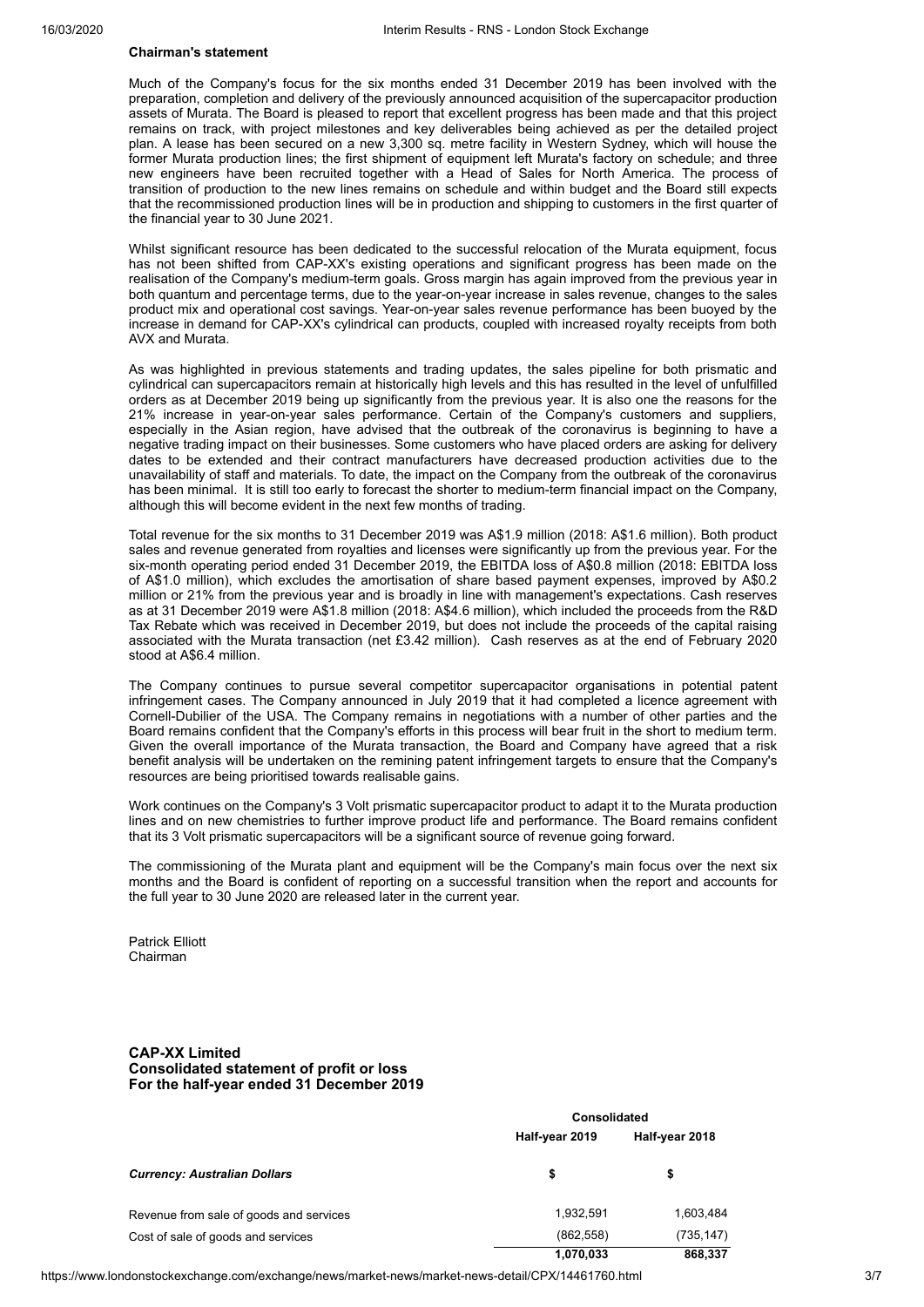#### **Gross margin (loss) on sale of goods and services**

| Other revenue                       | 9.964       | 9,519       |
|-------------------------------------|-------------|-------------|
| Other income                        | 941.678     | 884,211     |
|                                     |             |             |
| General and administrative expenses | (1,205,098) | (1,067,995) |
| Process and engineering expenses    | (478, 521)  | (552, 131)  |
| Selling and marketing expenses      | (404, 326)  | (339,220)   |
| Research and Development expenses   | (746, 771)  | (809, 812)  |
| Share based payments                | (173, 774)  | (567,813)   |
| Other expenses                      | (42, 127)   | (41, 468)   |
| (Loss) before income tax            | (1,028,942) | (1,616,372) |

| Income tax benefit/(expense)                                                 |             |              |
|------------------------------------------------------------------------------|-------------|--------------|
| Net loss after income tax for the half year                                  | (1,028,942) | (1,616,372)  |
| (Loss) attributable to members of CAP-XX Limited                             | (1,028,942) | (1,616,372)  |
| Loss per share attributable to the ordinary equity<br>holders of the company | Cents       | <b>Cents</b> |
| Basic loss per share                                                         | (0.32)      | (0.52)       |
| Diluted loss per share                                                       | (0.32)      | (0.52)       |

### **CAP-XX Limited Consolidated statement of comprehensive income For the half year ended 31 December 2019**

|                                                                                        | Consolidated |             |  |
|----------------------------------------------------------------------------------------|--------------|-------------|--|
| <b>Currency: Australian Dollars</b>                                                    | 2019<br>\$   | 2018<br>\$  |  |
| Loss for the half year                                                                 | (1,028,942)  | (1,616,372) |  |
| Other comprehensive income                                                             |              |             |  |
| Items that may be reclassified subsequently<br>to profit or loss                       |              |             |  |
| Exchange differences on translation of foreign<br>operations                           | (13,919)     | (38, 496)   |  |
| Other comprehensive loss for the half year,<br>net of tax                              | (13,919)     | (38, 496)   |  |
| Total comprehensive loss for the half year<br>attributable to owners of CAP-XX Limited | (1,042,861)  | (1,654,868) |  |

**CAP-XX Limited Consolidated statement of financial position As at 31 December 2019**

> **Consolidated 31 December 2019 31 December 2018**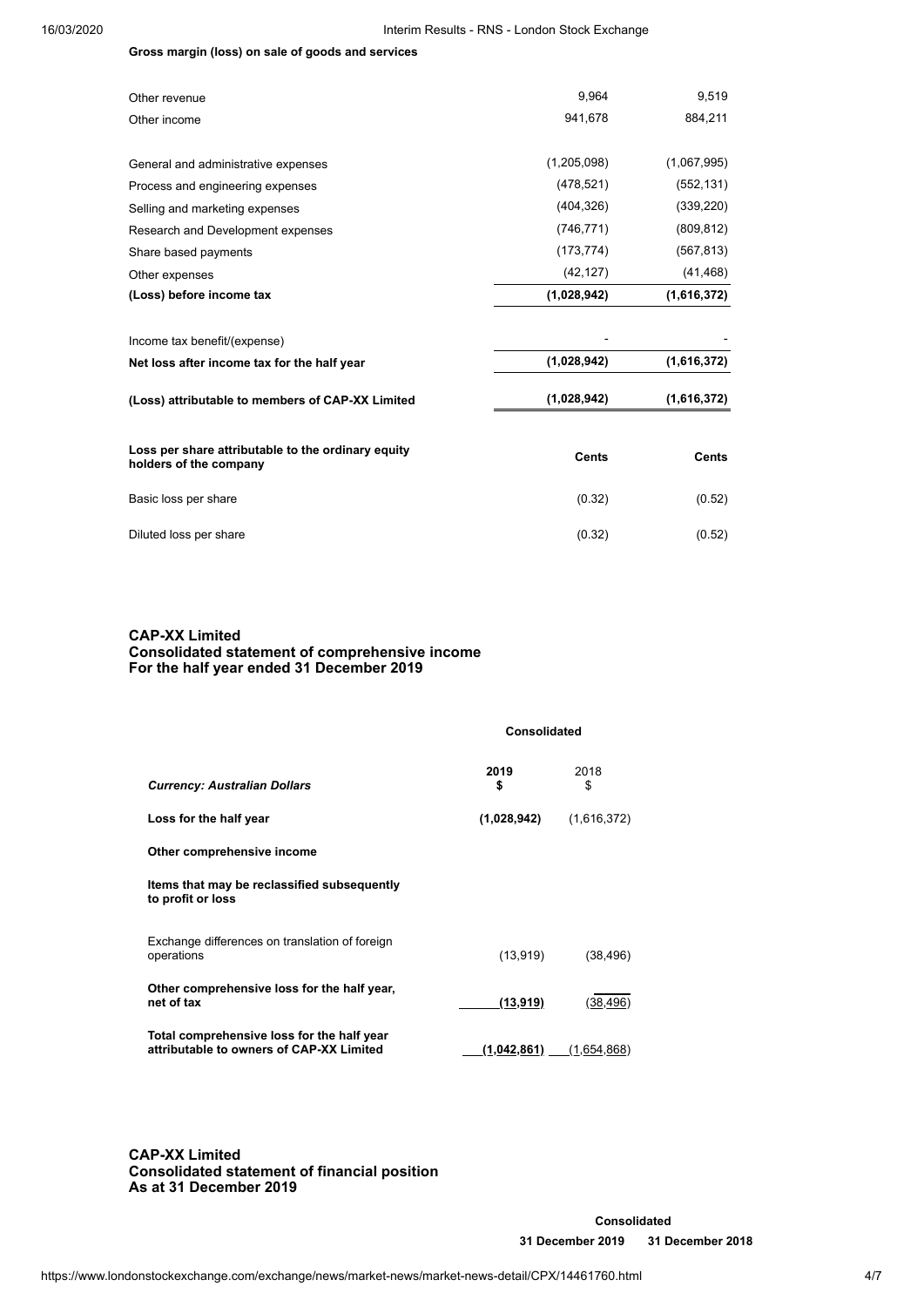| <b>Currency: Australian Dollars</b> | \$              | \$              |
|-------------------------------------|-----------------|-----------------|
| <b>ASSETS</b>                       |                 |                 |
| <b>Current assets</b>               |                 |                 |
| Cash and cash equivalents           | 1,751,424       | 4,623,238       |
| Receivables                         | 466,152         | 327,296         |
| Inventories                         | 1,503,159       | 1,998,065       |
| Other                               | 1,629,358       | 921,106         |
| Total current assets                | 5,350,093       | 7,869,705       |
| <b>Non-current assets</b>           |                 |                 |
| Property, plant and equipment       | 1,110,317       | 590,138         |
| Other                               | 236,507         | 236,507         |
| Total non-current assets            | 1,346,824       | 826,645         |
| <b>TOTAL ASSETS</b>                 | 6,696,917       | 8,696,350       |
| <b>LIABILITIES</b>                  |                 |                 |
| <b>Current liabilities</b>          |                 |                 |
| Payables                            | 546,399         | 835,112         |
| Provisions                          | 833,431         | 734,425         |
| <b>Total current liabilities</b>    | 1,379,830       | 1,569,537       |
| <b>Non-current liabilities</b>      |                 |                 |
| Provisions                          | 41,738          | 125,018         |
| Total non-current liabilities       | 41,738          | 125,018         |
| <b>TOTAL LIABILITIES</b>            | 1,421,568       | 1,694,555       |
| <b>NET ASSETS</b>                   | 5,275,349       | 7,001,795       |
|                                     |                 |                 |
| <b>EQUITY</b>                       |                 |                 |
| Contributed equity                  | 101,915,665     | 101,867,507     |
| Reserves                            | 6,192,848       | 5,741,487       |
| <b>Accumulated losses</b>           | (102, 833, 164) | (100, 607, 199) |
| <b>TOTAL EQUITY</b>                 | 5,275,349       | 7,001,795       |

#### **CAP-XX Limited Consolidated statements of changes in equity For the half-year ended 31 December 2019**

|                                                                                      | <b>Contributed</b><br><b>Equity</b><br>\$ | Reserve<br>\$ | Accumulated<br>losses<br>\$ | Total<br>\$ |
|--------------------------------------------------------------------------------------|-------------------------------------------|---------------|-----------------------------|-------------|
| Balance at 1 July 2018                                                               | 98,565,062                                | 5,212,170     | (98,990,827)                | 4,786,405   |
| Loss for the period as reported<br>in the 2019 financial statements                  |                                           |               | (2,813,395)                 | (2,813,395) |
| Other comprehensive loss<br>Transactions with owners in<br>their capacity as owners: |                                           | (38,660)      |                             | (38,660)    |
| Contributions of equity, net of<br>transaction costs and tax                         | 3,350,603                                 |               |                             | 3,350,603   |
| Employee share options - value of<br>employee services                               |                                           | 859,483       |                             | 859,483     |
| Balance at 30 June 2019                                                              | 101,915,665                               | 6,032,993     | (101,804,222)               | 6,144,436   |

## **Consolidated**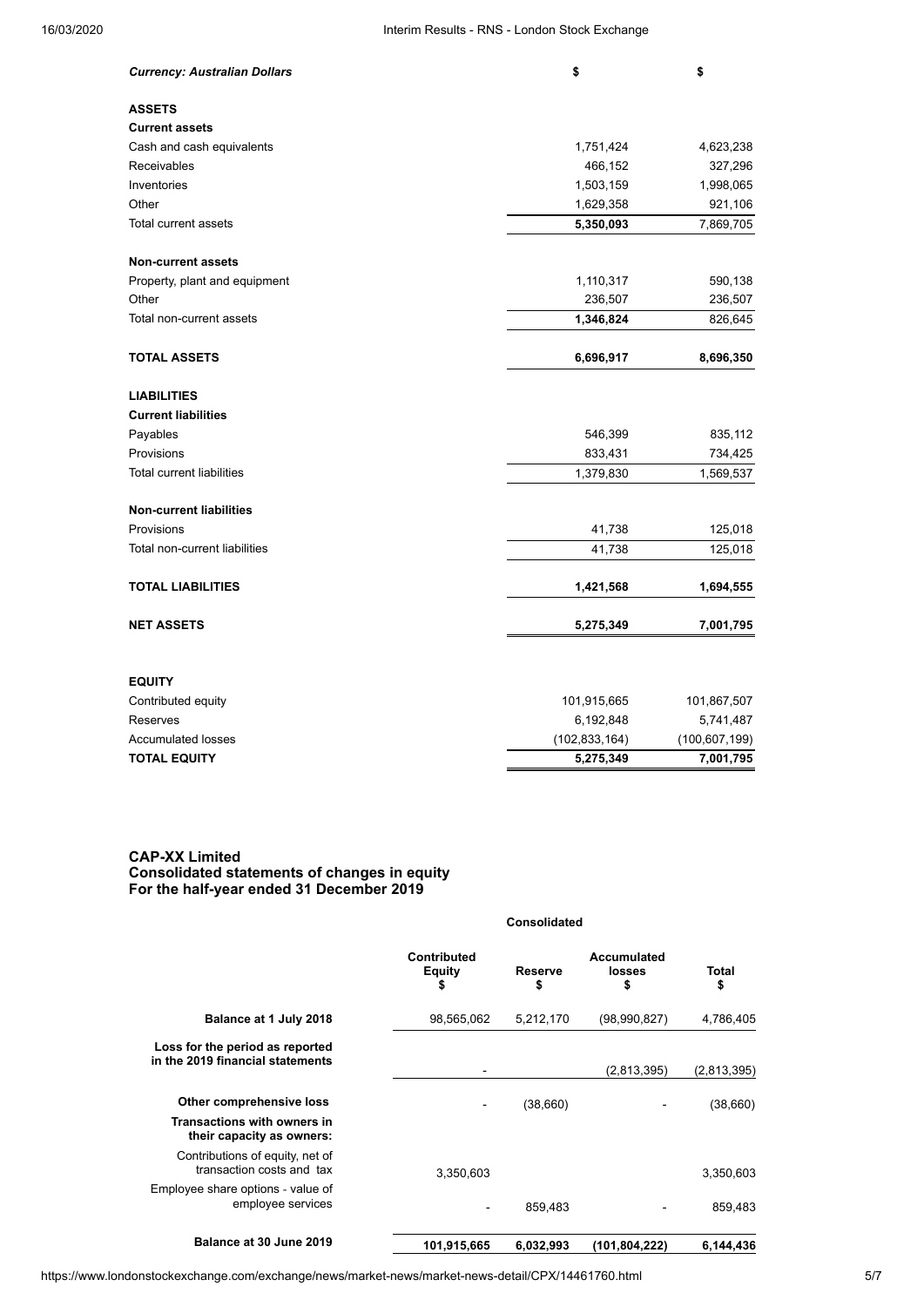#### 16/03/2020 Interim Results - RNS - London Stock Exchange

| Profit for the period as reported<br>in the 2019 interim financial<br>statements |             |                          | (1,028,942)     | (1,028,942) |
|----------------------------------------------------------------------------------|-------------|--------------------------|-----------------|-------------|
| Other comprehensive income                                                       |             | (13,919)                 |                 | (13, 919)   |
| Transactions with owners in<br>their capacity as owners:                         |             |                          |                 |             |
| Contributions of equity, net of<br>transaction costs and tax                     | ۰           | $\overline{\phantom{0}}$ |                 |             |
| Employee share options - value of<br>employee services                           | -           | 173.774                  |                 | 173.774     |
| Balance at 31 December 2019                                                      | 101,915,665 | 6.192.848                | (102, 833, 164) | 5.275.349   |

#### **CAP-XX Limited Consolidated Statement of Cash Flows For the half-year ended 31 December 2019**

|                                                                              | <b>Consolidated</b> |                   |  |
|------------------------------------------------------------------------------|---------------------|-------------------|--|
|                                                                              | Half-year<br>2019   | Half-year<br>2018 |  |
| <b>Currency: Australian Dollars</b>                                          | \$                  | \$                |  |
| Cash flows from operating activities                                         |                     |                   |  |
| Receipts from customers (inclusive of goods and                              |                     |                   |  |
| services tax)                                                                | 1,913,899           | 2,259,627         |  |
| Payments to suppliers and employees (inclusive of<br>goods and services tax) | (3,642,199)         | (4,303,597)       |  |
|                                                                              | (1,728,300)         | (2,043,970)       |  |
| Tax credit received                                                          | 1,592,042           | 1,596,547         |  |
| Interest received                                                            | 9,964               | 9,519             |  |
| Net cash (outflow) from operating activities                                 | (126, 294)          | (437, 904)        |  |
| Cash flows from investing activities                                         |                     |                   |  |
| Payments for property, plant and equipment                                   | (537, 519)          | (114, 153)        |  |
| Net cash (outflow) from investing activities                                 | (537, 519)          | (114, 153)        |  |
| Cash flows from financing activities                                         |                     |                   |  |
| Proceeds from issue of shares                                                |                     | 3,302,445         |  |
| Net cash inflow from financing activities                                    |                     | 3,302,445         |  |
| Net (decrease) in cash and cash equivalents                                  | (663, 813)          | 2,750,388         |  |
| Cash and cash equivalents at the beginning of the                            |                     |                   |  |
| half-year                                                                    | 2,429,156           | 1,911,346         |  |
| Effects of exchange rate changes on cash and<br>cash equivalents             | (13,919)            | (38, 496)         |  |
| Cash and cash equivalents at the end of the half-<br>year                    | 1,751,424           | 4,623,238         |  |

This general purpose interim financial report, for the half-year reporting period ended 31 December 2019, has been prepared in accordance with Australian equivalents to International Financial Reporting Standards (AIFRSs), other authoritative pronouncements of the Australian Accounting Standards Board, Urgent Issues Group Interpretations and the *Corporations Act 2001*. This general purpose interim financial report, for the halfyear reporting period ended 31 December 2019, is unaudited.

### -ENDS-

This information is provided by RNS, the news service of the London Stock Exchange. RNS is approved by the Financial Conduct Authority to act as a Primary Information Provider in the United Kingdom. Terms and conditions relating to the use and distribution of this information may apply. For further information, please contact [rns@lseg.com](mailto:rns@lseg.com) or visit [www.rns.com.](http://www.rns.com/)